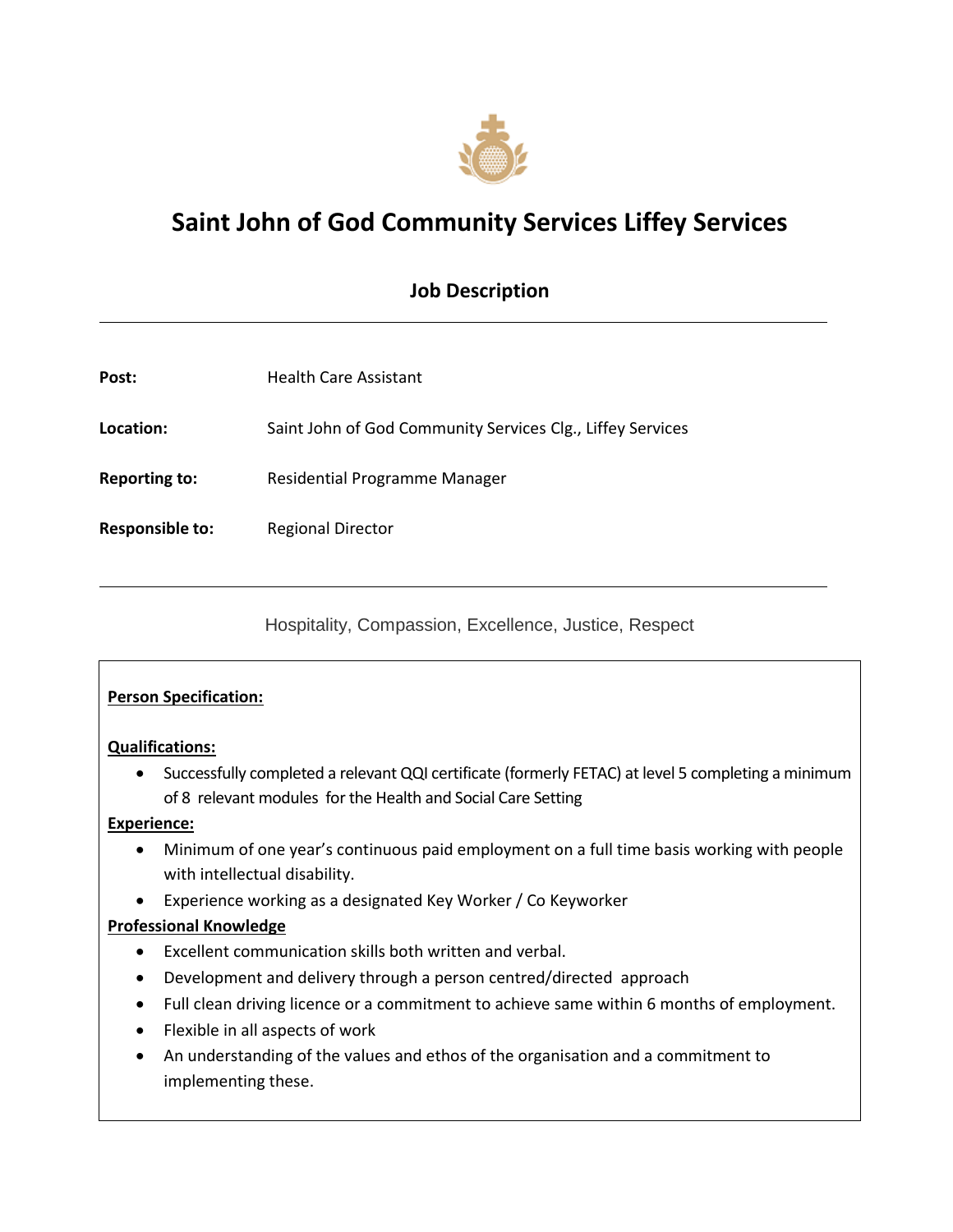#### **Duties and Responsibilities**

#### *Person Supported/Residents*

- Staff establish and maintain relationships with service users based on respect and equality and promote their independence
- General appearance of service users as well as respect for the overall needs, cleanliness, hygiene and standard of assigned area must be considered a priority.
- To implement the Personal Outcome Measures (POMS) process and to ensure Person Centred Plans are developed in consultation with service users, are carefully monitored and reviewed and are available for inspection during reviews.
- To support the Chaplaincy Department to carry out appropriate Pastoral Care Programmes to cater for the spiritual needs of service users, if required.
- To be a proactive advocate and encourage each service user to become a self advocate.
- To promote and support community involvement for service users.
- To ensure that services users receive the highest standard of support, care, training, education and development in accordance with the Order's policies.
- To actively support and take responsibility for the intimate care needs of each service user as appropriate to their individual needs which may range from supervision/prompting to full supports.
- To participate in meal service and/or to assist with feeding of services users. To assist, if required, with the cooking and preparations of meals and/or special diets.
- To participate in the observation, monitoring and recording of the progress of each service user in line with agreed procedures.
- To act as a key worker/co keyworker for service users as planned /assigned.
- To facilitate the attainment of goals of services users as identified through P.C.P. process.
- To ensure there is adequate security and clear accountability in relation to services users personal belongings and monies.

#### *Communication*

- To communicate with and assist parents, families and visitors in a pleasant and professional manner.
- To communicate relevant information (i.e. progress, absenteeism and illness relating to service users) on a daily basis, to the Supervisor.
- To report and record all relevant details of any incidents and accidents of service users/staff/voluntary workers immediately to Supervisor and assist in the prompt investigation of any incidents and accidents (where appropriate). In absence of the immediate Supervisor, contact must be made with the most senior staff on duty.
- To maintaining full and effective communication with the families and all the staff involved in the services users welfare.
- To communicate in an accurate and timely manner all pertinent matters to the relevant persons.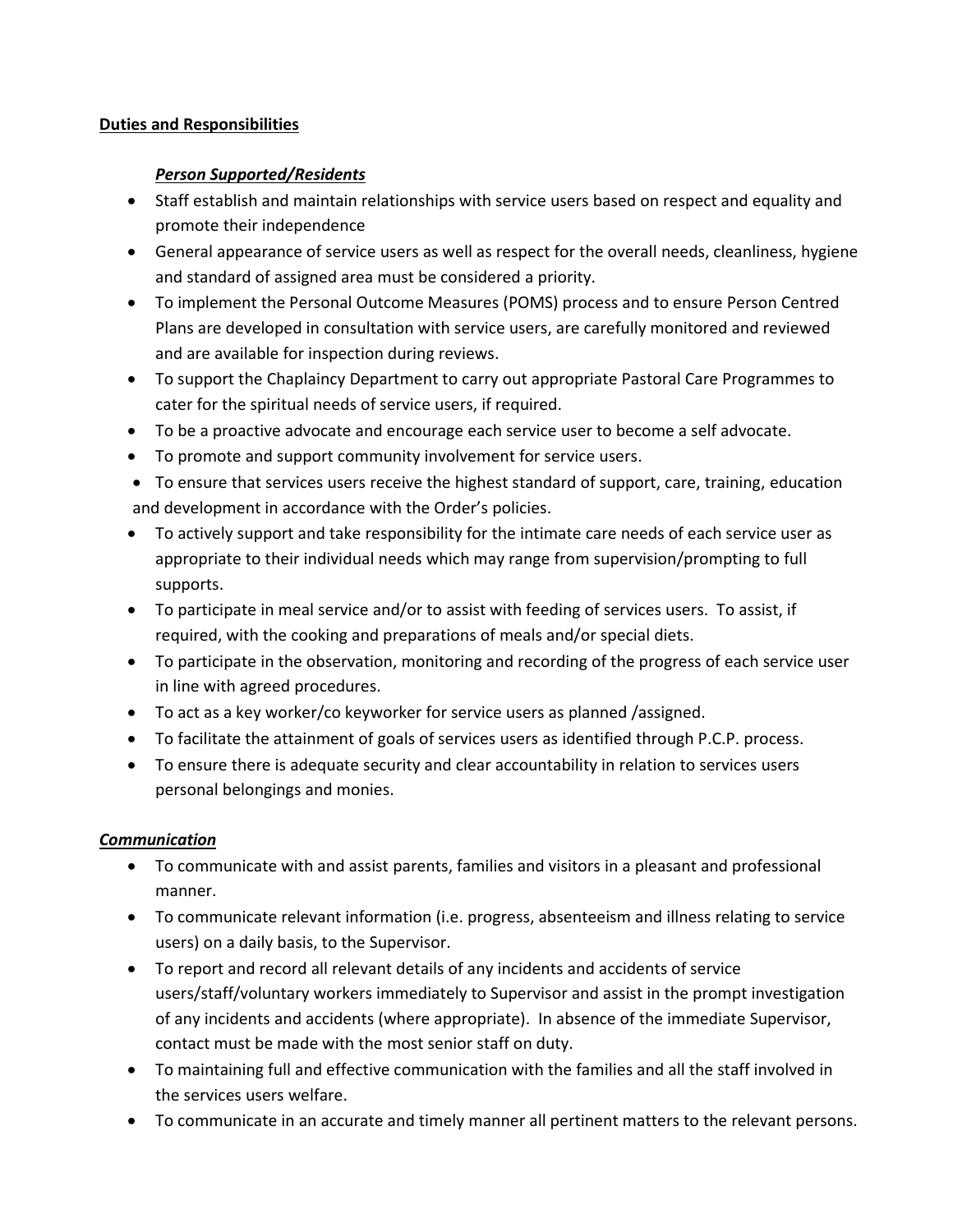- To maintain records as required, in order to monitor care and progress of service users.
- To develop and maintain sound working relationships with other members of the staff and interdisciplinary team.

### *Staff*

- To be available from time to time outside normal working hours and to perform such other duties appropriate to the post as may from time to time be required by the Director of Services or any other designated person.
- To be flexible and willing to work in various areas of the service as needs arise.
- To attend Probationary Review, Performance Development Review and Supervision meetings as organised by your Supervisor.
- To participate in staff development and in-service training relevant to the post as may be organised from time to time.
- Staff maybe requested at any time to work in another group/area taking into consideration the overall needs of the programme service.
- To comply with dress code regulations at all times.
- To work as a member of the team, in achieving the objectives of the house and the objectives of the Individual Plan for the client.
- To participate in and contribute to Staff Meetings/Service User Reviews as required.

#### *Service*

- To ensure that all files are maintained in a professional manner and in keeping with regulations, policies and best practice where appropriate.
- To utilise facilities, equipment and materials responsibly ensuring minimum waste at all times.
- To participate in other activities within the service as may be required.
- St John of God Community Services Ltd., Kildare Services is entering a major phase of redevelopment. Applicants should have a clear understanding that they may change assignment location based on the re-location of services in North Kildare.
- New developments should be in line with the overall Service Strategic Plan and all staff should become familiar with this.
- To assist in maintaining the House/Unit/Facilities/Equipment in a clean and tidy condition, complying at all times with local Policies & Procedures in relation to Health & Safety and Infection Control.

#### *Policies & Procedures*

- To respect and operate within the framework of the tradition, character and ethics which govern the work of the Hospitaller Services of St. John of God in conjunction with the philosophy of Personal Outcomes Measures.
- To operate within the St. John of God Core Values of Hospitality, Compassion, Respect, Justice and Excellence and adhere to the standards of the Code of Conduct/Values in Practice of St. John of God Hospitaller Services.